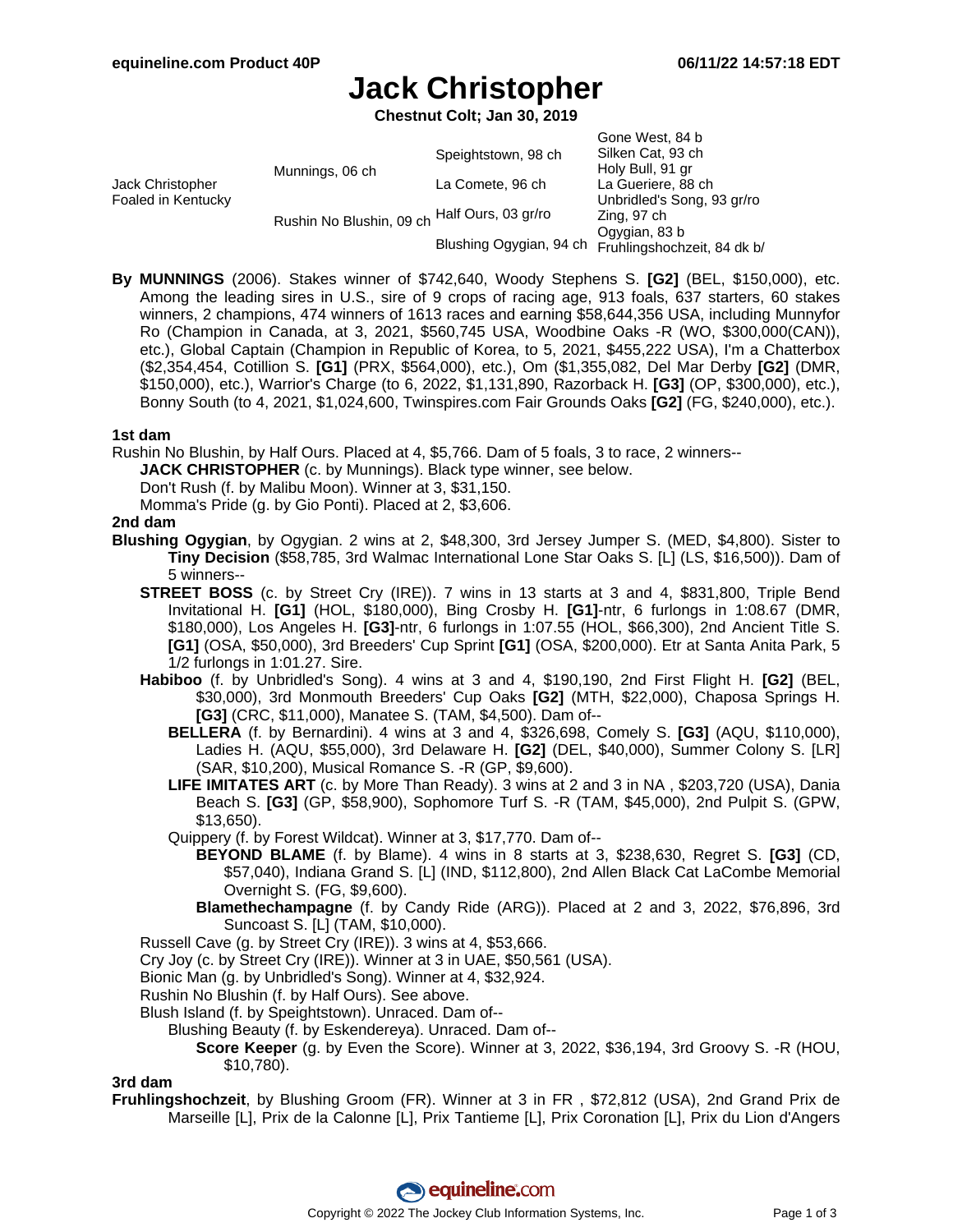### **Jack Christopher**

**Chestnut Colt; Jan 30, 2019**

- [L], 3rd Prix d'Automne [L], 4th Prix Perth **[G3]**. Half-sister to **RUNNING STAG** (\$1,663,227 (USA), Massachusetts H. **[G2]**, etc., sire), **BLACKWATER** (\$117,912 (USA), Prix de Pontarme [L], etc.), **BERGENIA** (\$58,465 (USA), Skandialopning [L], etc.). Dam of 9 winners--
- **Tiny Decision** (f. by Ogygian). 3 wins at 2 and 3, \$58,785, 3rd Walmac International Lone Star Oaks S. [L] (LS, \$16,500). Dam of--
	- **Oblivious** (f. by Cozzene). 2 wins at 3, \$92,109(USA), 2nd H. A. Hindmarsh S. (FE, \$8,000(CAN)), 3rd Princess Elizabeth S. -R (WO, \$27,500(CAN)), Juvenile S. -R (FE, \$7,500(CAN)). Dam of--

**STREET STORM** (f. by Stormy Atlantic). Winner at 2 and 3, \$101,232, Mardi Gras S. (FG, \$36,000), 3rd Letellier Memorial S. (FG, \$6,000). Producer.

- Rapid Decision (f. by Stravinsky). Unplaced. Dam of--
	- **Perfect Mistake** (g. by Exaggerator). 3 wins, 2 to 4, 2022, \$68,766, 3rd Runhappy Juvenile S. (ELP, \$9,925).
	- Twisted Decision (f. by Old Fashioned). 3 wins at 3 and 4, \$35,554. Dam of--
		- **Reagan's Decision** (f. by Unified). Winner at 2, placed at 3, 2022, \$84,530, 3rd Beaumont S. **[G3]** (KEE, \$39,000).
- **Blushing Ogygian** (f. by Ogygian). Black type placed winner, see above.
- Fruhlingserwachen (f. by Irish River (FR)). Winner at 3 in FR , \$10,697 (USA). Dam of--
	- **=FRUHLINGSSTURM (GB)** (c. by Unfuwain). 6 wins, 2 to 5 in ENG, GER and HOL, \$142,177 (USA), Champion 3-year-old in Holland, Ernst & Young Euro-Cup **[G2]**, Weatherbys Bank S. [L], 3rd Stan James Winter Hill S. **[G3]**, Totepool Winter Hill S. **[G3]**.
	- =Fatal Attraction (GER) (f. by Czaravich). Winner at 3 in GER, \$10,006 (USA). Dam of--
		- **=FANTASTICA (GER)** (f. by Big Shuffle). 5 wins, 2 to 5 in GER and FR , \$85,803 (USA), Flieger-Preis [L], 2nd Silberne Peitsche der Sparkasse KolnBonn [L]. Dam of--
			- =Ultimate Fight (FR) (g. by Muhaymin). 6 wins, 2 to 5 in FR , CZE and SVK, \$156,042 (USA), Champion sprinter in Czechoslovakia/Czech Republic.
		- =Fantasia (GER) (f. by =Monsun (GER)). Winner at 3 in GER, \$4,375 (USA). Dam of--
			- **=FORZA CAPITANO (FR)** (g. by =Captain Marvelous (IRE)). 5 wins, 2 to 7, 2022 in FR, \$175,054 (USA), Prix Ronde de Nuit [L], 2nd Prix Hampton [L], 3rd Prix de Seine-Et-Oise **[G3]**.
			- **=Flaming Star (FR)** (f. by =Captain Marvelous (IRE)). Winner at 2 and 3 in FR , \$63,859 (USA), 2nd Prix Marchand d'Or - Prix de l'Office de Tourisme de M-Laffitte [L].
- Soccer George (g. by Ogygian). 8 wins, 3 to 7, \$202,800.
- Greeley's Gold (g. by Mr. Greeley). 9 wins, 2 to 8, \$132,192.
- Classic Stag (c. by Always a Classic). 5 wins at 3 and 4, \$87,700. Sire.
- Backgammon Becky (f. by Irish River (FR)). 4 wins at 3 and 4, \$49,080. Producer.
- Lord Franklin (c. by Alydeed). Winner at 4, \$14,868.
- Oompa Loompa (g. by Loup Sauvage). Winner at 3, \$6,208.
- Fruhl's Gold (f. by Crafty Prospector). Unraced. Dam of--
	- Tie Dye (f. by Hard Spun). 3 wins at 2 and 4, \$118,787. Dam of--
		- **Mo Gotcha** (g. by Uncle Mo). 5 wins, 3 to 5, 2021, \$315,834, 3rd Grand Prix American Jockey Club Invitational S. [L] (BEL, \$36,000).

#### **4th dam**

- **Fruhlingstag (FR)**, by \*Orsini II. Winner at 2 in FR , \$42,360 (USA), 2nd Poule d'Essai des Pouliches-French One Thousand Guineas**-G1**, 3rd Prix de Saint Cyr. Half-sister to **=CRYSTAL TEAR (FR)** (\$46,522 (USA), Prix Andre Massena Stp. [L]), **=OPALUS (FR)** (Osterreichisches Derby-Austrian Derby, etc.). Dam of 7 winners, including--
	- **RUNNING STAG** (c. by Cozzene). 7 wins, 3 to 6 in ENG, FR and NA , placed at 5 and 6 in HK and UAE, \$1,663,227 (USA), Massachusetts H. **[G2]**, Brooklyn H. **[G2]**, Saratoga Breeders' Cup H. **[G2]**, Prix Gontaut-Biron **[G3]**, 2nd Hong Kong Cup **[G1]**, Massachusetts H. **[G2]**, Wulfrun S. [L], Prix du Lion d'Angers [L], etc. Sire.
	- **BLACKWATER** (g. by Irish River (FR)). 8 wins, 3 to 7 in FR and NA , \$117,912 (USA), Prix de Pontarme [L], 3rd Prix Jean Prat **[G1]**.
	- **BERGENIA** (f. by Irish River (FR)). 3 wins at 3 and 4 in FR and SWE, placed at 4 in DEN, \$58,465 (USA), Skandialopning [L], 2nd Sceptre S. [L].
	- **Fruhlingshochzeit** (f. by Blushing Groom (FR)). Black type placed winner, see above.
	- Fraulein Tobin (f. by J. O. Tobin). Winner at 3 in ENG.